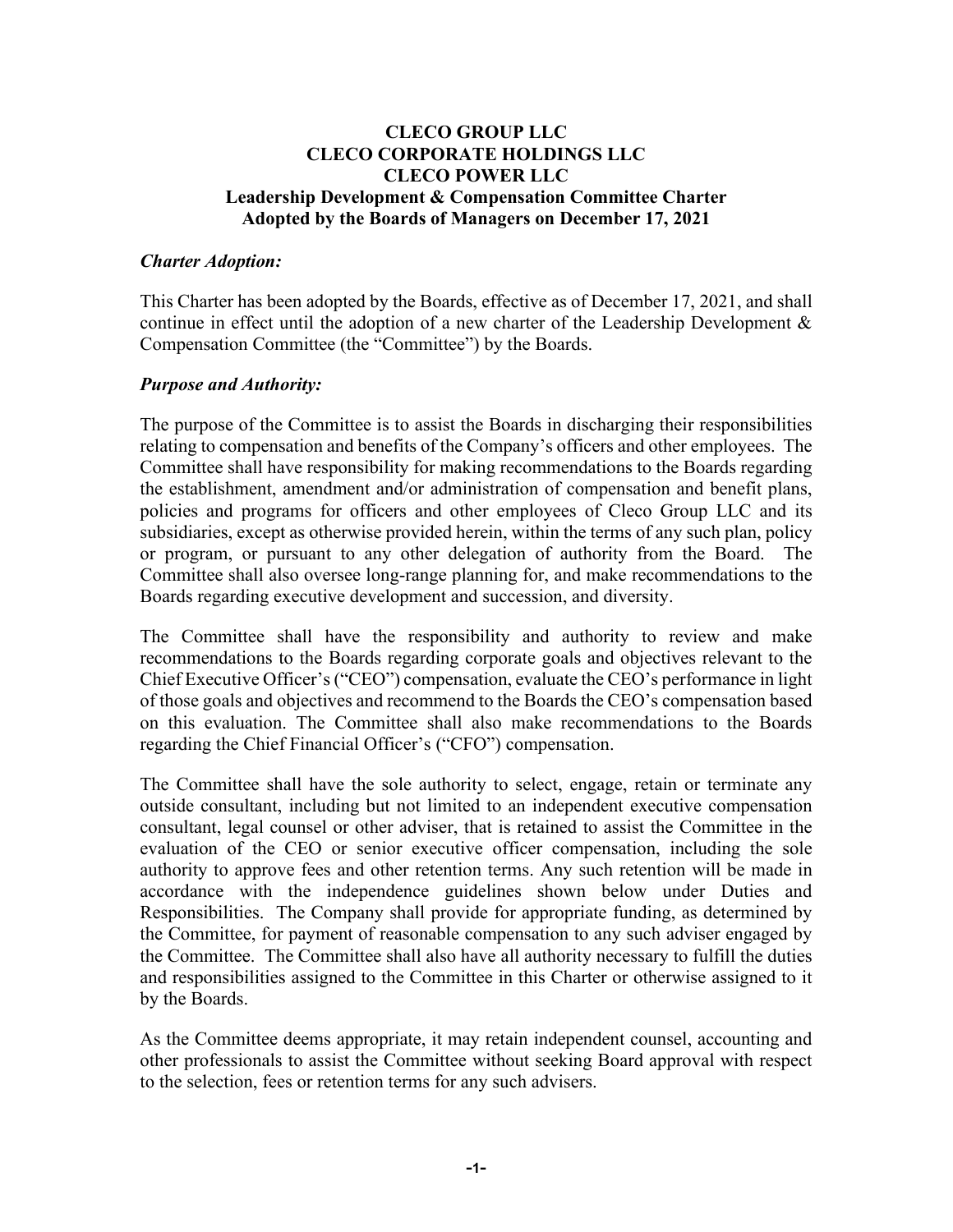The Committee, when appropriate, may form and delegate authority to subcommittees and may delegate authority to one or more designated members of the Boards or Company officers.

The Committee does not have the authority to act on behalf of the Boards, absent specific delegation of authority from the Boards.

For purposes of this Charter,

- The managers of the Boards of Managers of Cleco Group LLC, Cleco Corporate Holdings LLC and Cleco Power LLC are referred to as "managers" and each individually as a "manager," and such Boards are referred to as the "Board" or the "Boards."
- "Operating Agreement" means the Second Amended and Restated Operating Agreement of Cleco Power LLC, entered into as of April 13, 2016, as may subsequently be amended from time to time.
- The Limited Partners of Cleco Partners, L.P. are referred to as the "Cleco Partners."
- Independent Manager shall have the meaning described in the Operating Agreement.

## *Composition:*

The Committee shall be composed of the following managers: up to two representatives appointed by each of the three Cleco Partners, and any Independent Manager. Members of the Committee need not meet the independence requirements in the Governance Guidelines. No management-manager will serve on the Committee. The members of the Committee will select one member to serve as the Chair.

Any manager appointed by one of the Cleco Partners may be removed or replaced by the Cleco Partner who designated the manager.

# *Manner of Acting:*

No action may be taken at a meeting of the Committee unless there is a quorum present consisting of a majority of the members of the Committee. Any manager may attend any meeting of the Committee.

## *Duties and Responsibilities:*

The Committee shall have the following duties and responsibilities, in addition to any duties and responsibilities assigned to the Committee from time to time by the Boards.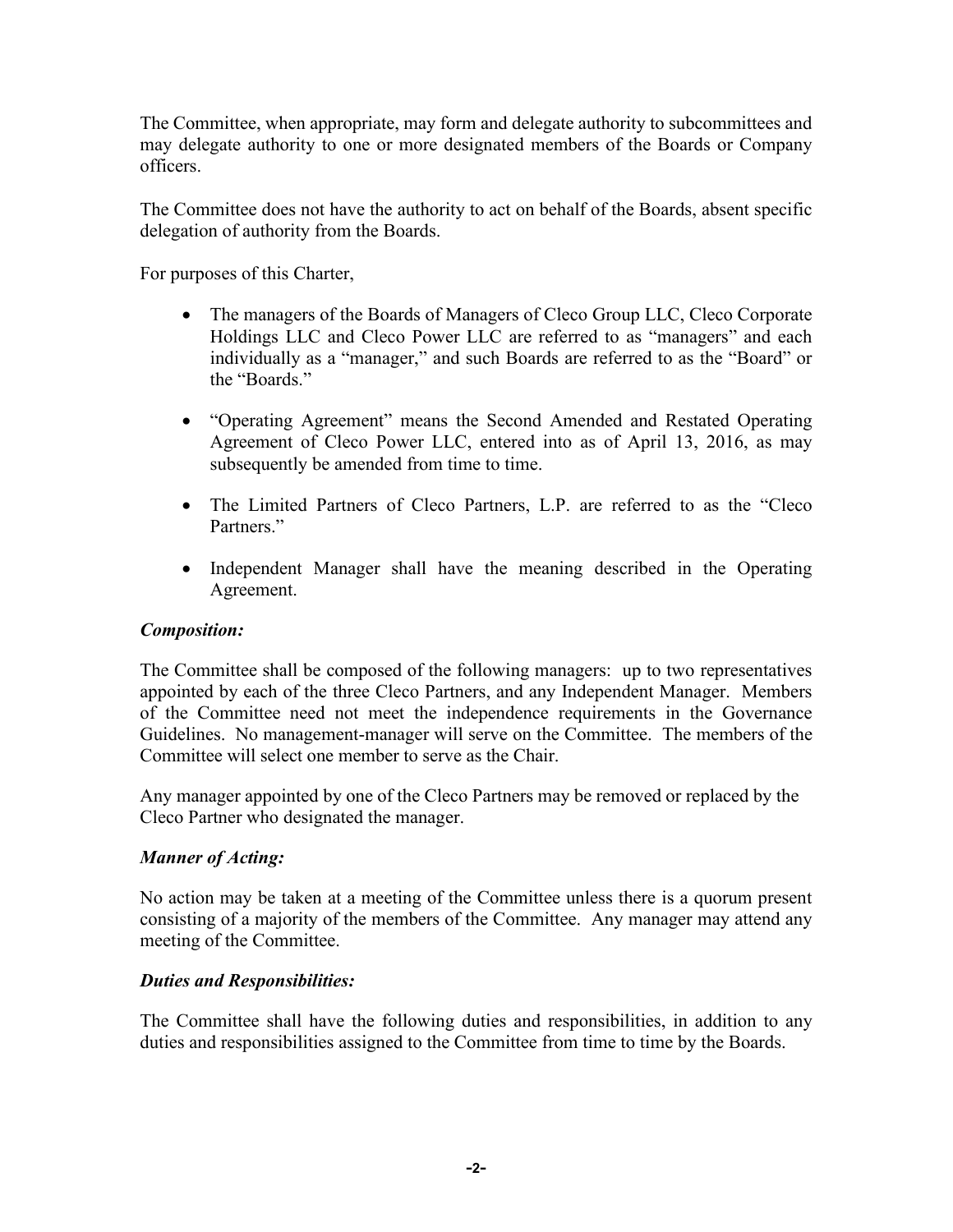### *Compensation Philosophy and Goals*

- Develop and recommend to the Boards for their approval and, upon approval by the Boards, monitor, an executive compensation philosophy.
- Recommend to the Boards for their approval the establishment of, and annually review and recommend to the Boards for their approval new or revised policies regarding executive compensation programs and practices.
- Evaluate compensation policies and practices for all employees to ensure they do not pose risks that are reasonably likely to have a material adverse effect on the Companies.

## *Engage and Evaluate Independent Executive Compensation Consultant*

- Establish and administer independence guidelines for executive compensation consultants, legal counsel or other advisers ("Compensation Advisers") retained by the Committee. Among other requirements to be determined by the Committee, in order to be considered independent, a Compensation Adviser must report directly to the Committee, with his or her primary role being the provision of guidance to the Committee and objective analysis of the Companies' executive compensation programs and proposals, and, further, any work the Compensation Adviser undertakes for the Companies that is not requested by the Committee must be pre-approved by the Committee without delegation to management.
- Select and retain the Compensation Adviser, after taking into consideration all factors relevant to the Compensation Adviser's independence from management; determine and approve fees paid to the Compensation Adviser; oversee and evaluate the Compensation Adviser's performance and, where appropriate, replace the Compensation Adviser, with the understanding that the Compensation Adviser shall report directly to the Committee and shall ultimately be accountable to the Committee and to the Boards. Guidelines to determine the Compensation Adviser's independence from management are contained in 17 C.F.R. section 240.10C-1 and are listed below:
	- The provision of other services to the Companies by the person or entity that employs the Compensation Adviser;
	- The amount of fees received from the Companies by the person or entity that employs the Compensation Adviser, as a percentage of the total revenue of the person or entity that employs the Compensation Adviser;
	- The policies and procedures of the person or entity that employs the Compensation Adviser that are designed to prevent conflicts of interest;
	- Any business or personal relationship of the Compensation Adviser with a member of the Committee;
	- Any securities of the Companies owned by the Compensation Adviser; and
	- Any business or personal relationship of the Compensation Adviser or the person or entity employing the Compensation Adviser with an executive officer of the Companies.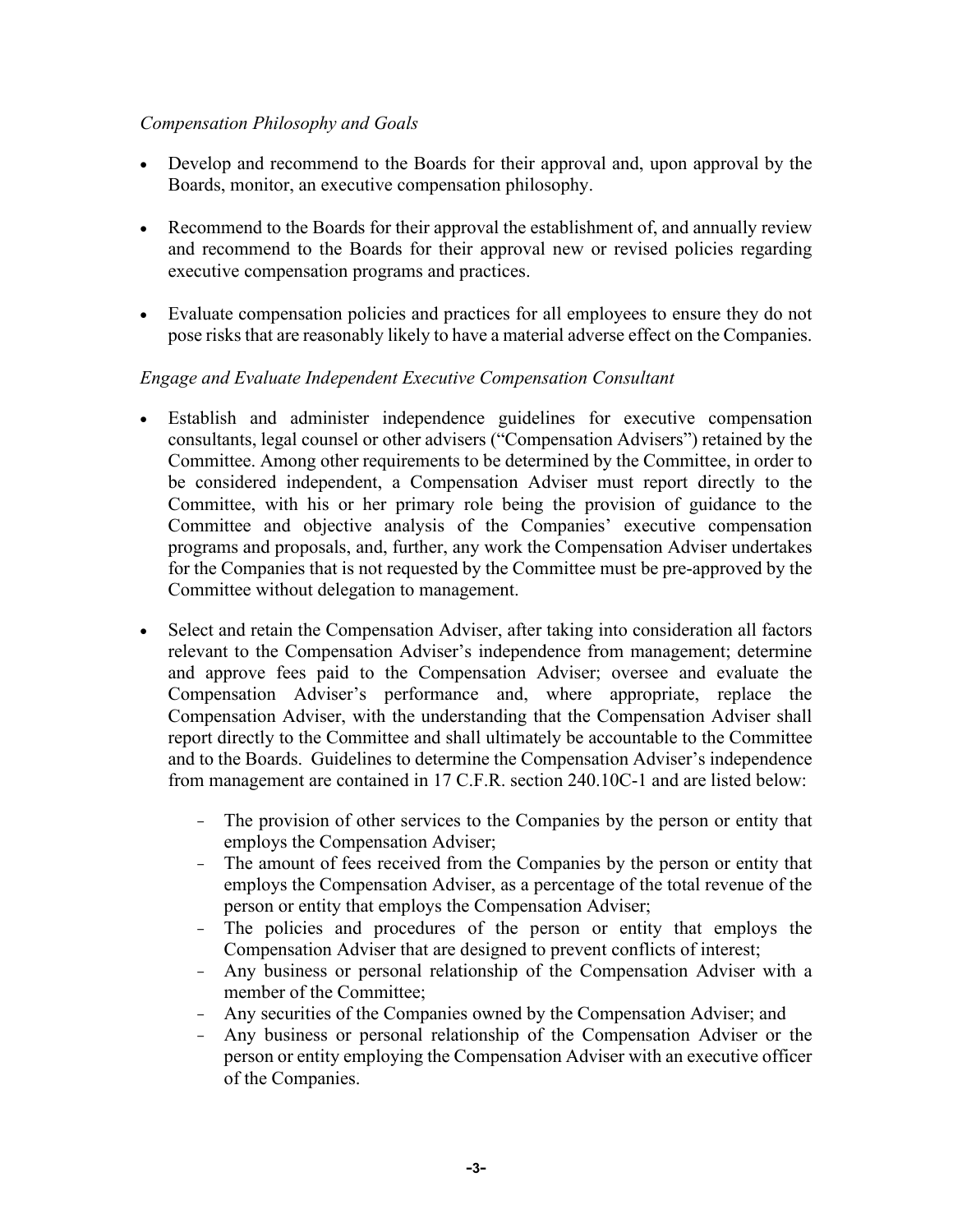The foregoing independence assessment is not required for in-house counsel or any Compensation Adviser whose role is limited to the following activities: (a) consulting on any broad-based plan that does not discriminate in scope, terms or operation, in favor of executive officers or managers of the Company, and that is available generally to all salaried employees; or (b) providing information that either is not customized for a particular company or that is customized based on parameters that are not developed by the Compensation Adviser, and about which the Compensation Adviser does not provide advice.

• At least annually, evaluate the independent executive compensation consultant's qualifications, performance and independence and report a summary of such evaluation to the full Boards as necessary or appropriate.

### *Executive Compensation*

- Review and recommend to the Boards for their approval the compensation package for the CEO.
- Review and recommend to the Boards for their approval the compensation package for the CFO, based on a recommendation from the CEO.
- At least annually review the process, and actual compensation and title adjustments, for the executive team (Directors and above), along with any significant organizational design changes. For the avoidance of doubt:
	- o The CEO and senior management are responsible for approving compensation and title adjustments for employees reporting to them, and for making appropriate organizational design changes.
	- o The financial impact of compensation adjustments related to the executive team and non-executives will be reviewed by the Business Planning Committee and approved by the full Boards.
- Recommend to the Boards for their approval the establishment of annual and long-term incentive compensation plans for executives, the setting of performance goals and the determination of awards and, upon approval by the Boards, administer such plans.
- Review and recommend to the Boards for their approval adjustments to executive retirement plans and any individual retirement arrangements biennially.
- Review and recommend to the Boards for their approval all special executive employment, compensation, severance and change in control arrangements.

#### *Talent Management and Succession Planning*

• Ensure a framework, process and policies are in place, including approval by the Boards, for CEO and executive management succession, including standards for assessment of the individual's development activities and progress.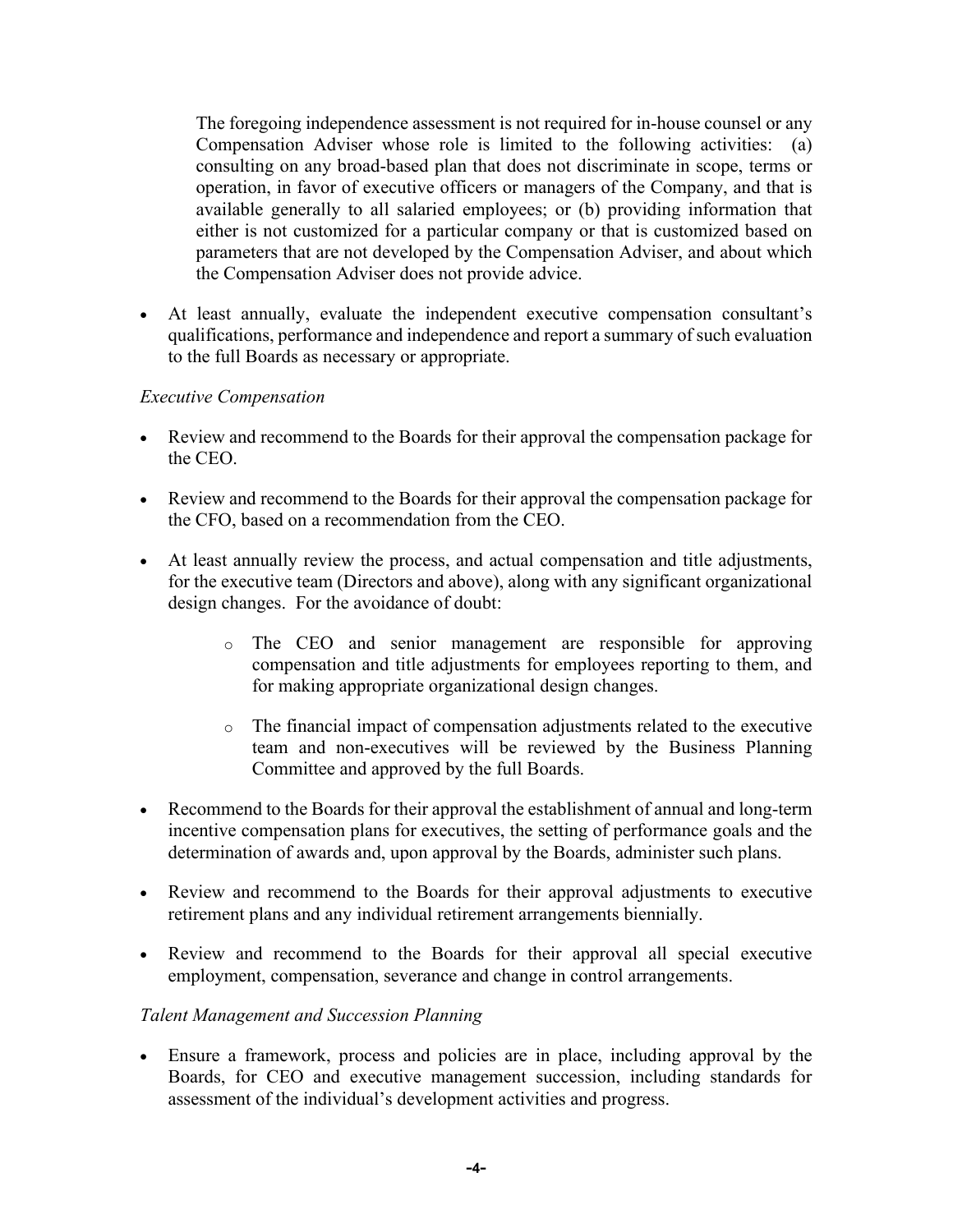- Periodically review, and make recommendations to the Boards regarding, CEO and executive management development and succession plans and diversity.
- Provide an evaluation to the Boards of the current senior management and the leadership potential of senior management and other appropriate employees.
- The Committee reviews and makes recommendations to the Board on the Company's efforts to promote diversity and inclusion among employees.

## *Benefit Plans (Including, Without Limitation, all Tax-Qualified Plans and all Executive Plans)*

- Oversee the administrative committees for the plans (including, without limitation, the Retirement Committee) subject to periodic notification to the Boards.
- Periodically review plan administration, participation and legislative and regulatory compliance of benefit plans.
- Fulfill ERISA fiduciary and non-fiduciary functions by biennially monitoring functions that have been delegated to administrative committees or management for the benefit plans.
- Recommend to the Boards for their approval the appointment and removal of the members to the administrative committees for the benefit plans.
- Recommend to the Boards for their approval the removal or appointment of any trustee(s), and the approval of the terms and authorization of the execution of any trust agreement(s), for the benefit plans.
- Recommend to the Boards for their approval the adoption of amendments to the benefit plans, except to the extent amendment authority has been delegated to the administrative committee for any such benefic plan pursuant to the terms of such benefit plan or otherwise.
- Recommend to the Boards for their approval the termination, merger or consolidation of, between or involving any benefit plan(s).
- Recommend to the Boards for their approval the extension of any benefit plan or plans to employees of affiliates or subsidiaries.
- Recommend to the Boards for their approval the creation, consolidation, or dissolution of any administrative committees for the benefit plans.
- Exercise any other authority as may be delegated by the Boards with respect to the benefit plans.

## *Nonexecutive Incentive Plans*